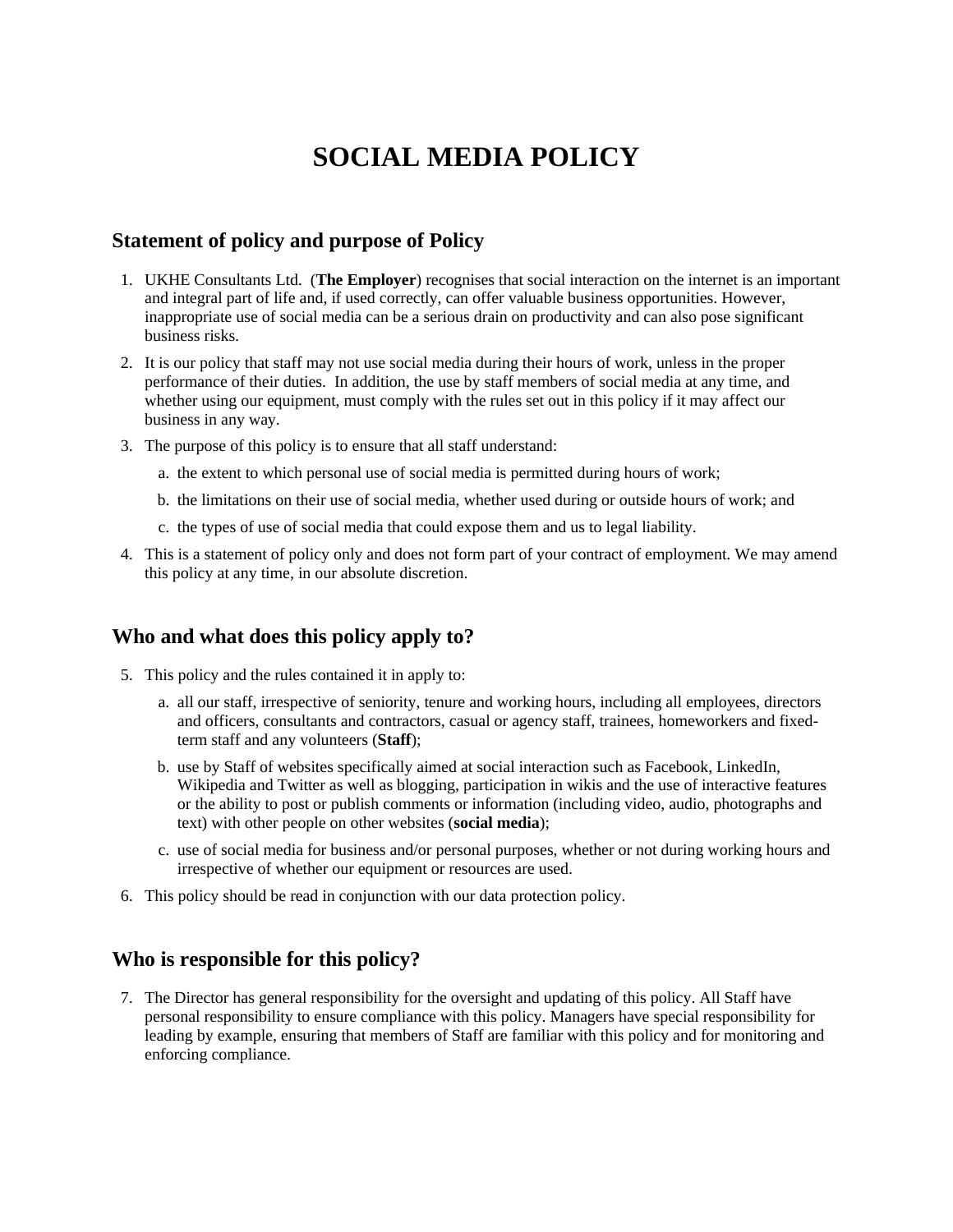# **Business and personal use of social media**

- 8. All media enquiries (including requests for comments for publication on social media) should be directed to the Director. If you are contacted by a media representative or asked for comment for publication about us or otherwise in connection with your employment, you should not respond unless you have been given written approval by your line manager.
- 9. Only Staff specifically authorised by us (**Authorised Business User**) may use social media on our behalf as an organisation or otherwise or post comments on any of our social media accounts or profiles. If you are authorised to do this, then we may require you to undergo training before undertaking such activities and you will be required to comply with additional guidance and instructions concerning these communications.
- 10. You may not make any personal use of social media during your hours of work or using our IT and communications resources and equipment (**IT Systems**).

## **Guidance on use of social media**

- 11. **Personal capacity:** Unless you are an Authorised Business User, when using social media:
	- a. you should make it clear that you are speaking in your personal capacity and not as our representative, communicate in a way consistent with that and if you choose to include contact information this should be your personal, not work contact details; and
	- b. if you do elect to disclose your connection to us, then you must clearly and expressly state that your views do not represent those of the Employer.
- 12. **Permanent form:** It is always useful to bear in mind when posting any Social Media content or comment that they may be permanently and publicly available and that you may not be able later to delete or remove them. You should ensure that your communications are consistent with the image that you would like to present publicly including to us and any future employers, colleagues, friends, business contacts and the world at large.
- 13. **Personal liability.** Remember that you are personally responsible and may be legally liable for what you communicate on social media. Public statements of this type can create legal issues in a number of different ways including for being defamatory, breach of confidentiality, infringement of intellectual property or amounting to unlawful harassment.
- 14. **Taking care to avoid misunderstandings:** Before posting comments, think about whether, even if innocently meant, they could be misconstrued in a way that creates legal problems or reputational damage for us or you. Steer away from commenting on sensitive topics relating to us or your employment. Such comments might damage our reputation even if you make clear that the views you express are personal.
- 15. **Respecting privacy and confidentiality.** All of us have information that we prefer to keep private. Do not post anything related to your colleagues or our customers, clients, business partners, suppliers, vendors or other stakeholders without their written permission or in breach of this policy.
- 16. **Respecting intellectual property:** If you post or reference material that is protected by intellectual property rights, you should satisfy yourself that you have taken steps to avoid legal liability such as appropriately referencing sources and ensuring that citations are accurate. If you are an Authorised Business User and have questions about whether a particular post or upload to our Social Media accounts or profiles might violate anyone's copyright or trademark, then you should check with in advance.

# **Prohibited uses of social media**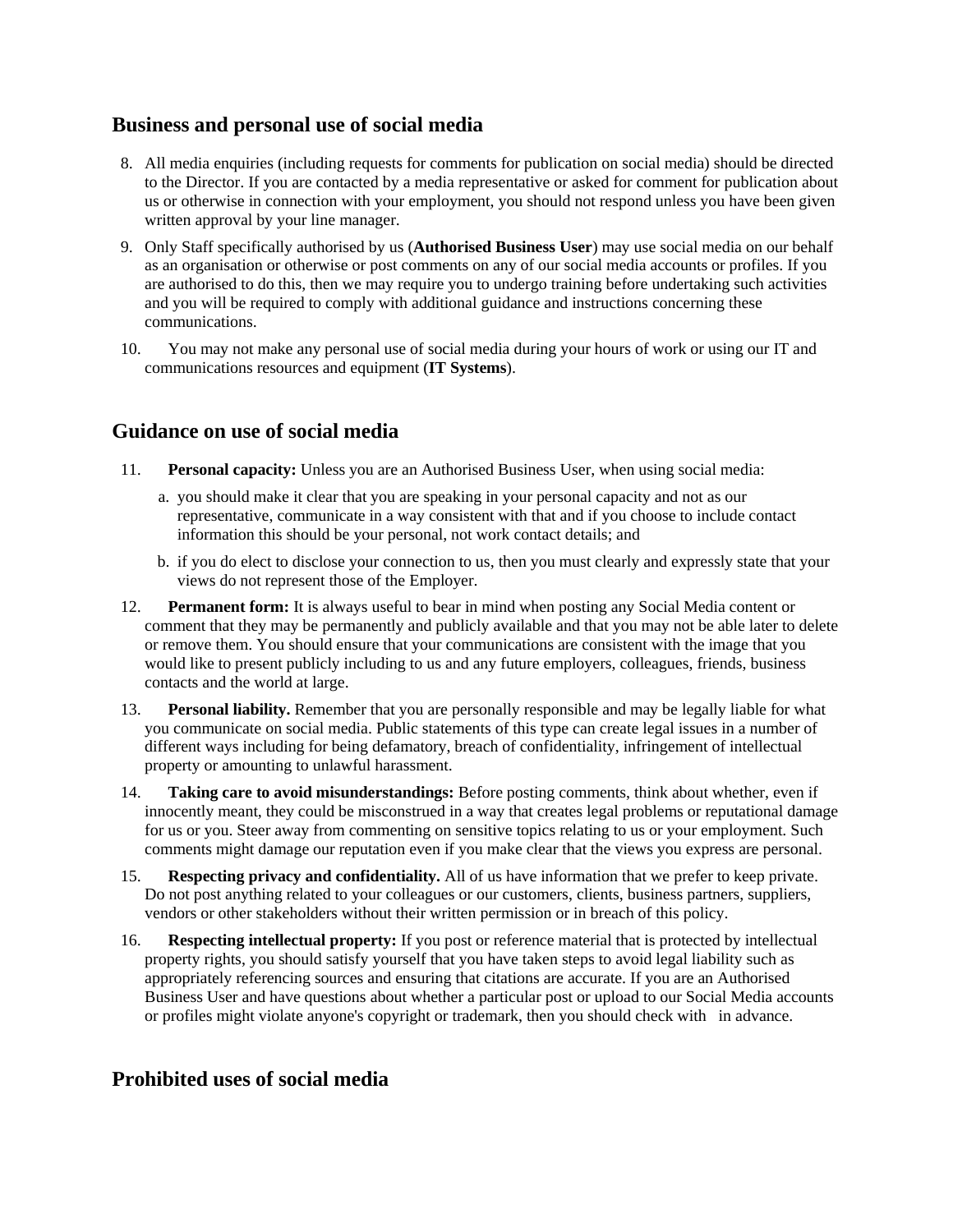- 17. Your communications through social media, like all other modes of communication, must not breach our disciplinary or workplace rules or any other policy and procedure and must not cause us to be in breach of obligations we owe to others. For example, you must not use social media in any way that:
	- a. breaches obligations of confidentiality which you owe to us or to any third party or which causes us to breach duties of confidence which we owe to any third party.
	- b. breaches the rights of any other Staff member or third party to privacy, data protection and confidentiality or which amounts to bullying or harassment;
	- c. is offensive, insulting, discriminatory or obscene;
	- d. poses a threat to our trade secrets, confidential information and intellectual property;
	- e. infringes the intellectual property rights of any other person or entity;
	- f. defames, disparages or causes reputational damage to us or our associated companies or to any party with whom we have a business relationship, such as suppliers or customers;
	- g. breaches or causes us to breach any law or the rules or guidelines of any regulatory authority relevant to our business;
	- h. breaches data protection rules;
	- i. breaches our rules, policies or procedures for the use of our IT Systems or other equipment or resources;
	- j. is dishonest, improper, unethical, misleading or deceptive (eg pretending to be someone);
	- k. is likely to either directly or indirectly damage your reputation or our reputation.
- 18. You may not use our logos, brand names, slogans or other trademarks, or post any of our confidential or proprietary information without prior written permission.
- 19. Information relating to business contacts that you make in the course of your employment amounts to confidential information and belong to us.
- 20. You must not give references for any person on a social media site (including any professional networking sites) on which our identity as your employer is shown in any public or private part of the site. This applies whether the reference is positive or negative. The reason for this is that such references may otherwise be attributed to us and create legal liability both for us and for you personally as the author.

### **Monitoring**

- 21. Information stored in our IT Systems belongs to us. You should have no expectation of privacy in any communication, document, information file, post, or conversation (**Information**) which you send or receive, access, print or store using our IT Systems. We may:
	- a. intercept, monitor and read any Information or activities using our IT Systems, including Social Media use, to ensure compliance with our rules and for our legitimate business purposes. This may include use of recording devices or other surveillance methods, keystroke monitoring and other technologies; and
	- b. retain copies of Information to store copies of such data or communications after they are created and delete such copies from time to time without notice.
- 22. Monitoring Social Media use will be conducted in accordance with an impact assessment that we've carried out to ensure that monitoring is necessary and proportionate. Monitoring is in our legitimate interests and ensures this policy is being complied with. For the purposes of the law on data protection, the Employer is a data controller of the personal information in connection with your employment. This